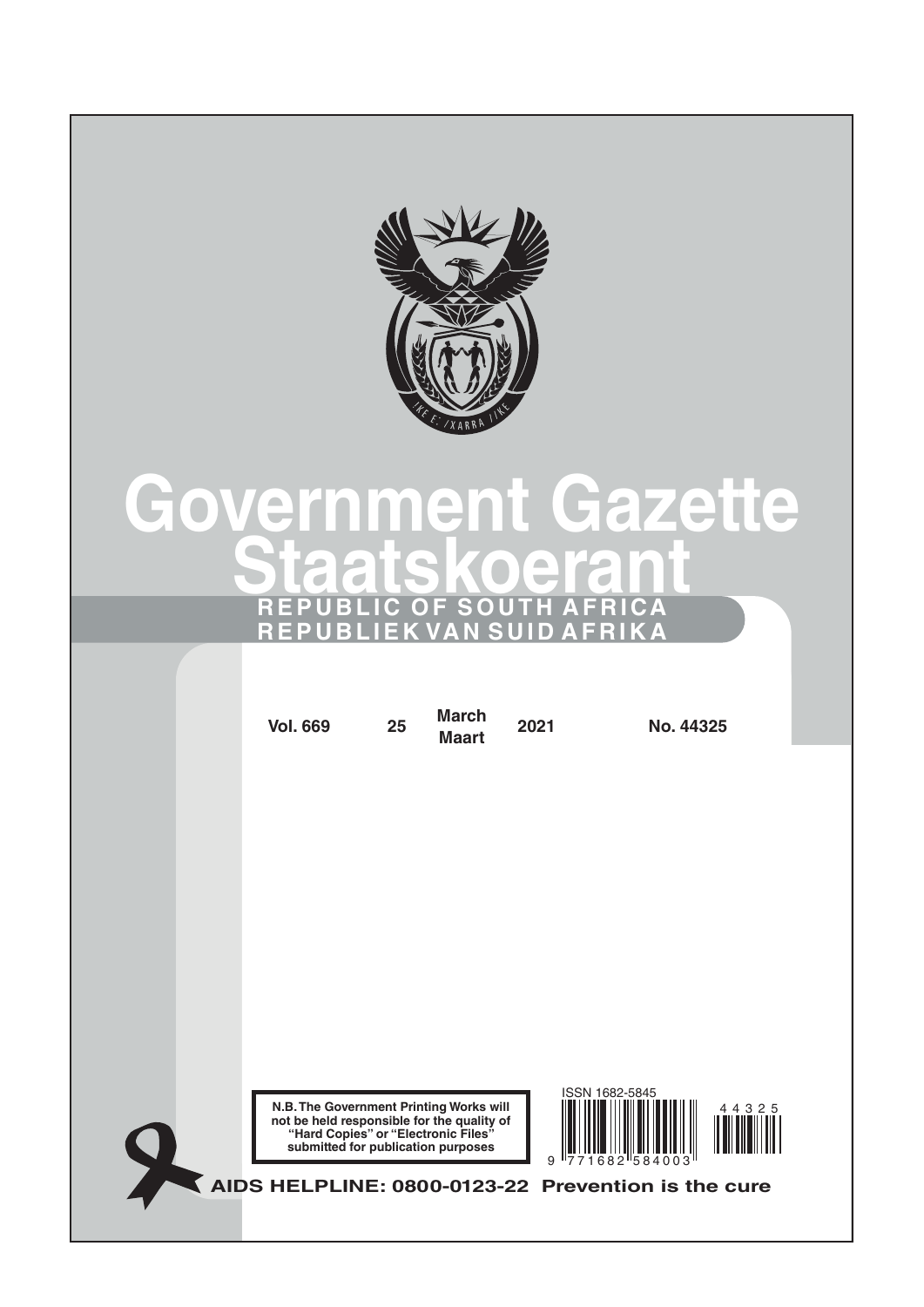## **IMPORTANT NOTICE:**

**The GovernmenT PrinTinG Works Will noT be held resPonsible for any errors ThaT miGhT occur due To The submission of incomPleTe / incorrecT / illeGible coPy.**

### **no fuTure queries Will be handled in connecTion WiTh The above.**

### **Contents**

| a.<br>۰, |  |
|----------|--|

*Page Gazette No. No. No.*

### Government [Notices • Goewermentskennisgewings](#page-2-0)

#### **[Transport, Department of / Vervoer, Departement van](#page-2-0)**

| 255 | Disaster Management Act (57/2002): Amendment of Public Transport Services Directions: Measures to prevent and |       |  |
|-----|---------------------------------------------------------------------------------------------------------------|-------|--|
|     | combat the spread of COVID-19 in the Public Transport Services for Alert Level 1                              | 44325 |  |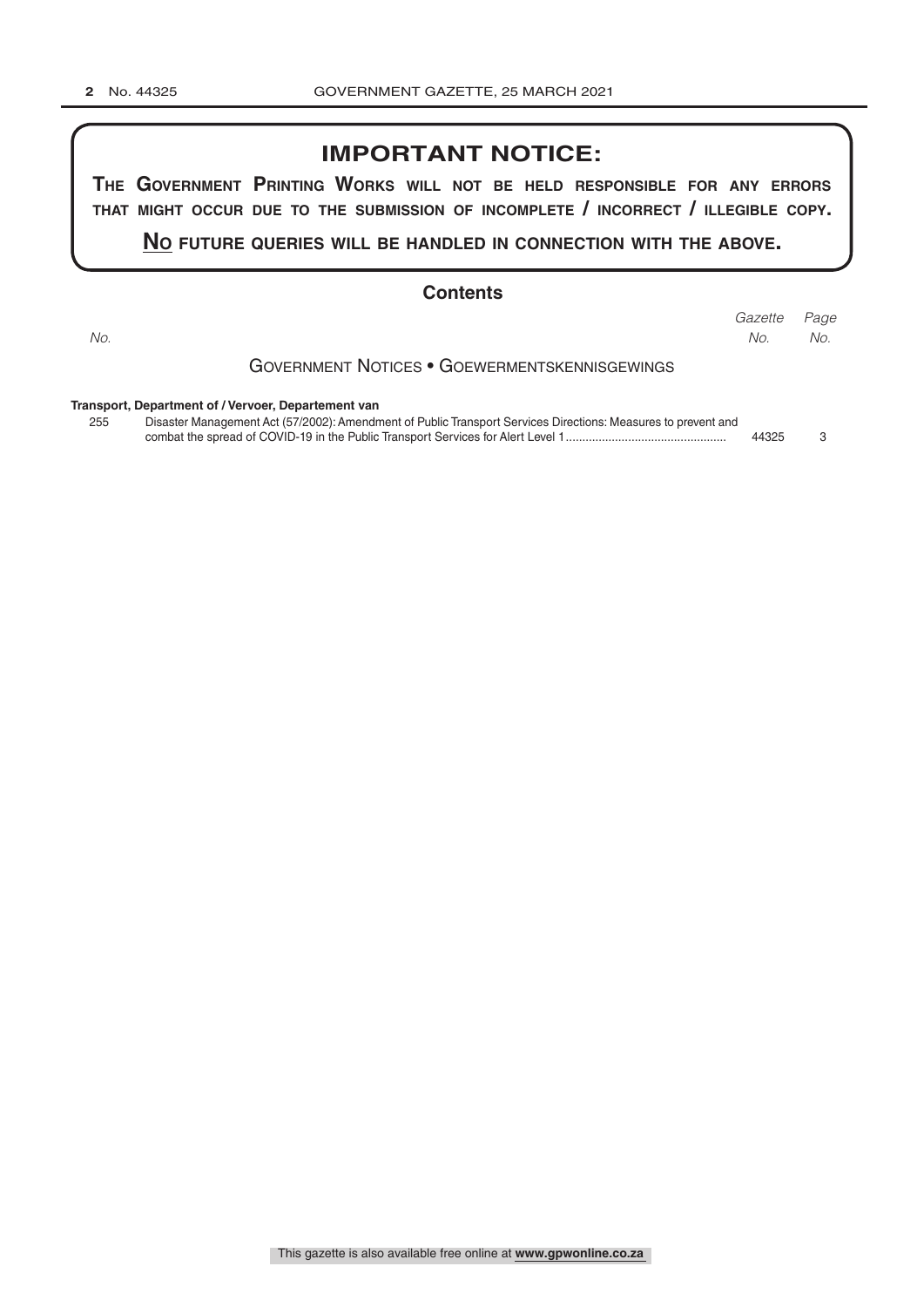## GOVERNMENT NOTICES • GOEWERMENTSKENNISGEWINGS

## <span id="page-2-0"></span>**DEPARTMENT OF TRANSPORT**

**NO. 255 25 March 2021**

## DISASTER MANAGEMENT ACT, 2002 (ACT NO.57 OF 2002)

AMENDMENT OF DIRECTIONS ISSUED IN TERMS OF REGULATION 4(7)(b) READ WITH REGULATION 81(2) OF THE REGULATIONS MADE UNDER SECTION 27(2) OF THE DISASTER MANAGEMENT ACT, 2002 (ACT NO. 57 OF 2002): MEASURES TO PREVENT AND COMBAT THE SPREAD OF COVID-19 IN THE PUBLIC TRANSPORT SERVICES FOR ALERT LEVEL 1

I, Fikile Mbalula, MP, Minister of Transport, hereby in terms of regulations 4(7)(b) read with regulation 81(2) made under section 27(2) of the Disaster Management Act, 2002 (Act No. 57 of 2002), amends Government Notice No. 59 published in Government Gazette No. 44120 of 29 January 2021 by the substitution of direction <sup>9</sup> as set out in the Schedule for Alert Level 1.

 $\mathcal{A}$ 

MRF.A. MBALULA, MP MINISTER OF TRANSPORT<br>DATE: 09  $09.02 - 202$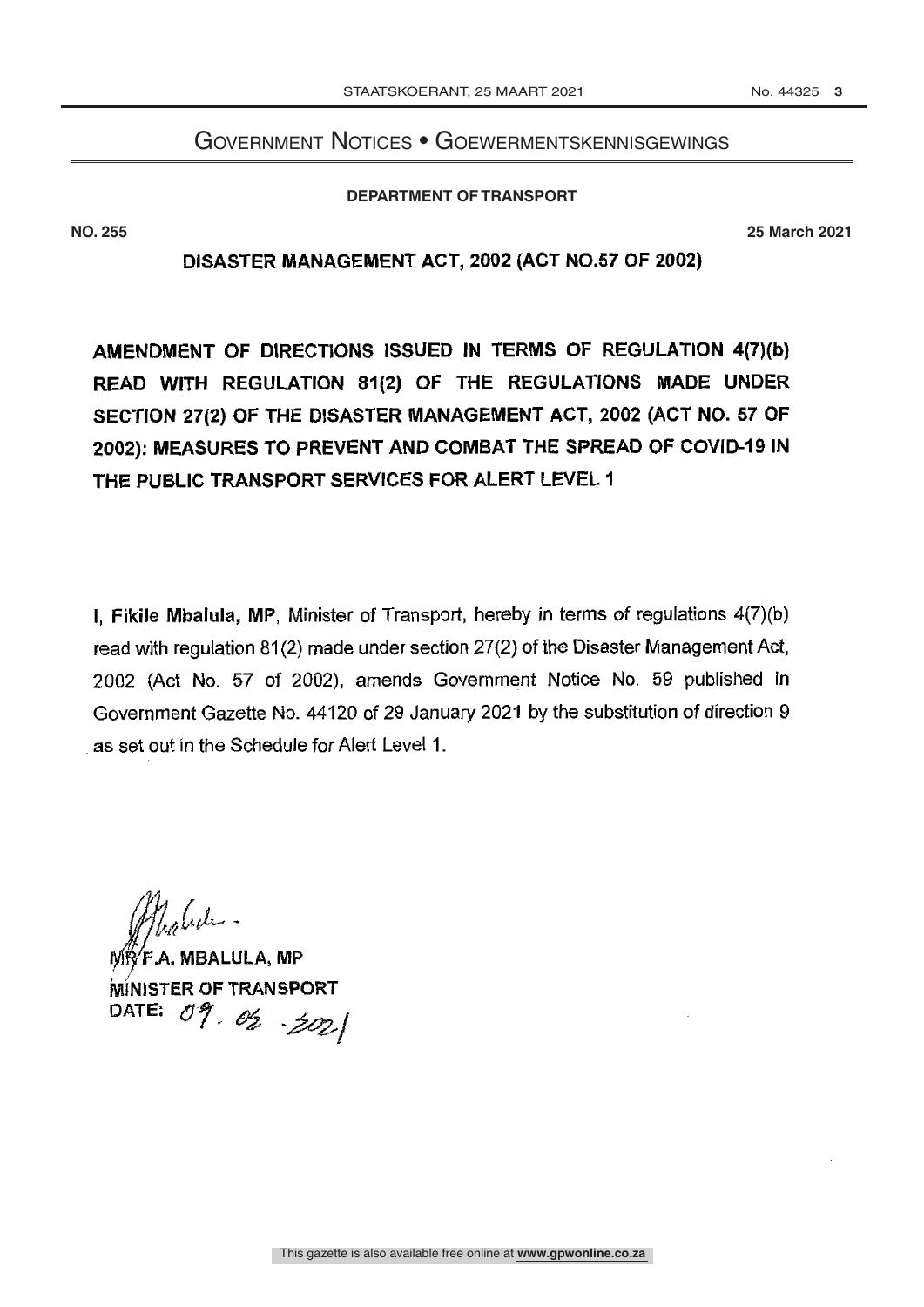### **Schedule**

### **Definitions**

1. In these directions, the "Directions" means the Directions on measures to address, prevent and combat the spread of COVID -19 in the Public Transport Services, published under Government Notice No. 59, in Government Gazette No. 44120 of 29 January 2021.

### Amendment of Directions 9

2. Directions 9 is hereby substituted for the following direction:

## "Transportation of Liquor

9. Transportation of liquor is permitted."

### Commencement

3. This amendment shall come into effect on the date of publication in the Government Gazette.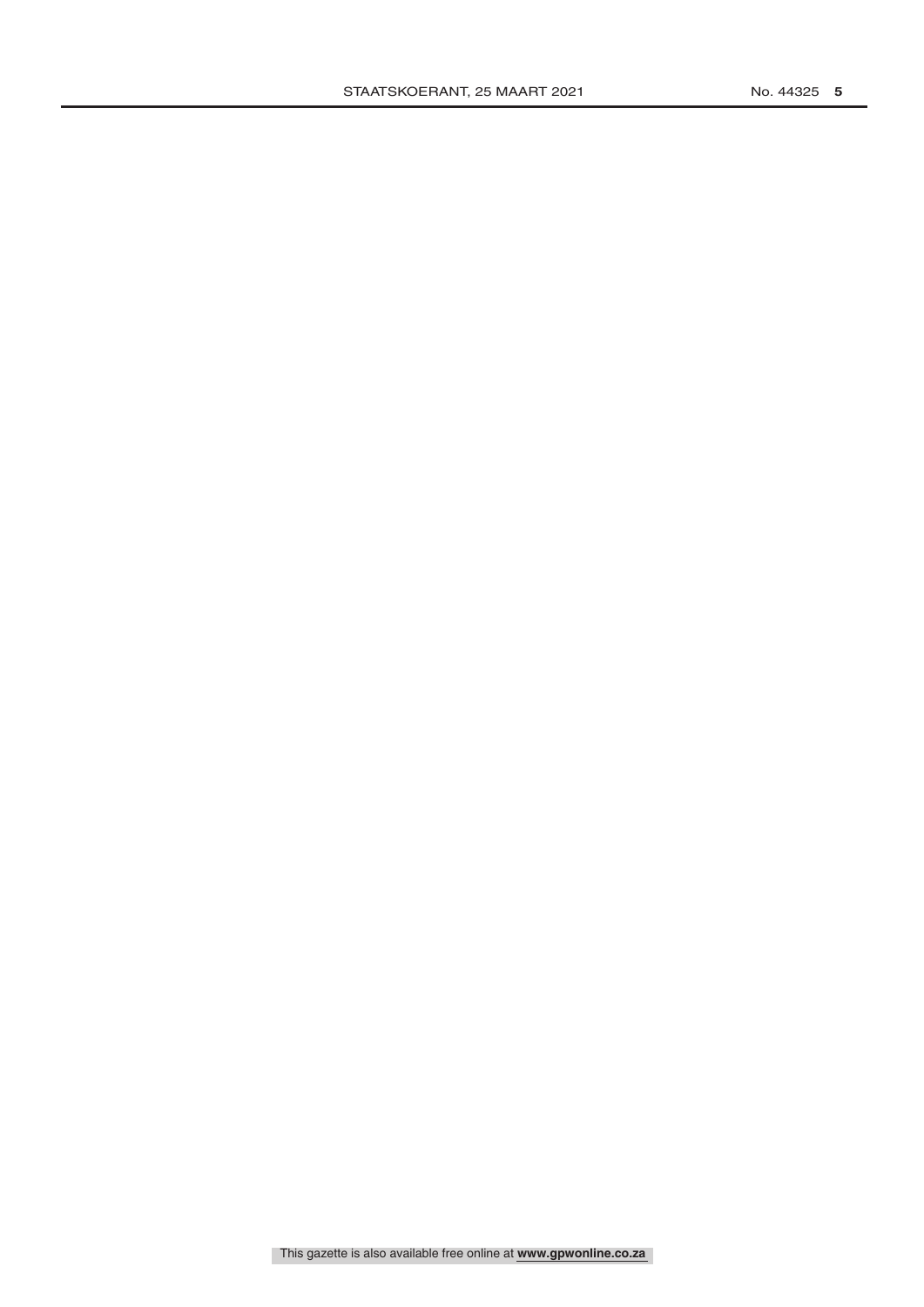This gazette is also available free online at **www.gpwonline.co.za**